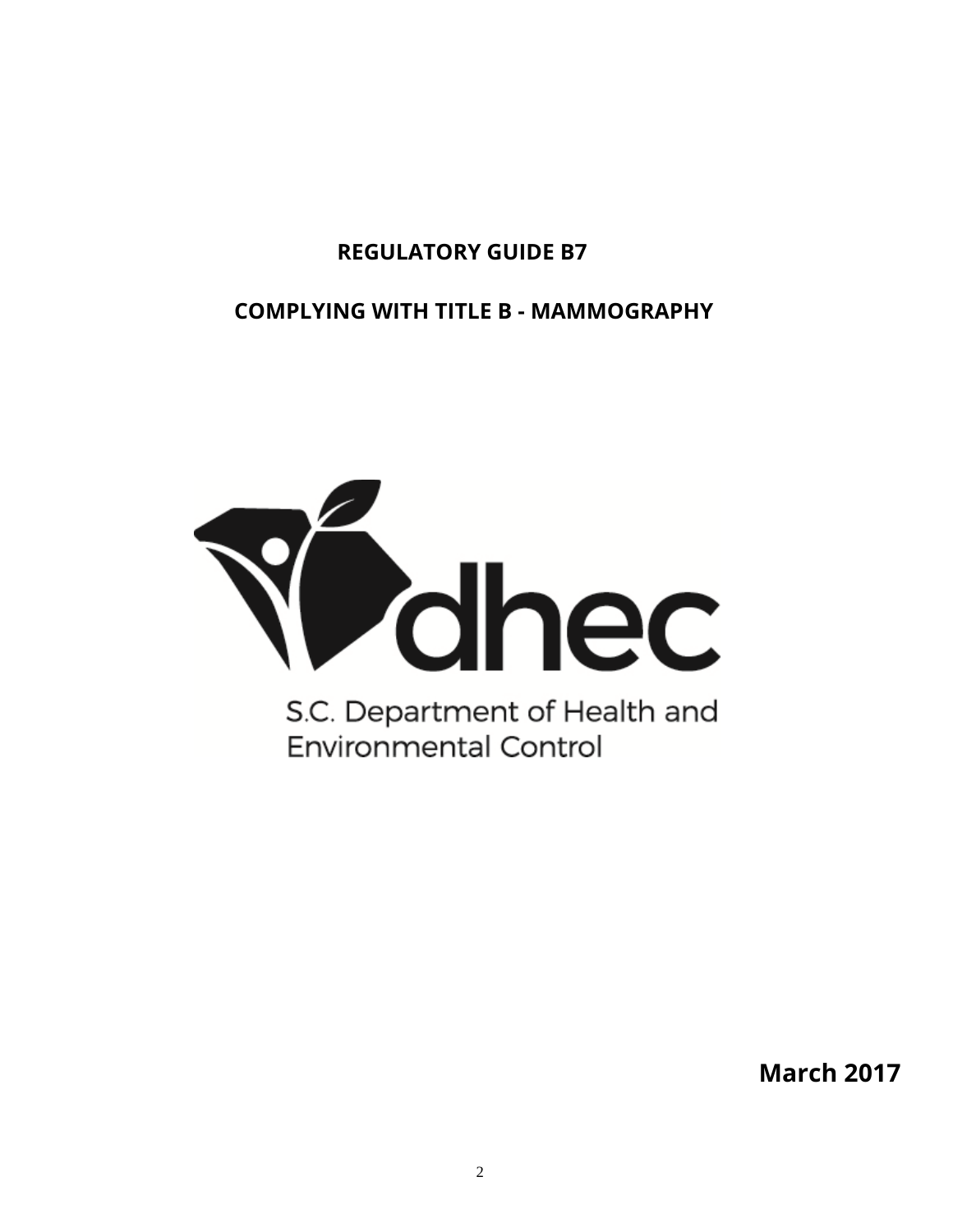# **Table of Contents**

| QUALITY ASSURANCE REQUIREMENTS (EQUIP - ENHANCING QUALITY USING THE INSPECTION |
|--------------------------------------------------------------------------------|
|                                                                                |
|                                                                                |
|                                                                                |
|                                                                                |
|                                                                                |
|                                                                                |
|                                                                                |
|                                                                                |
|                                                                                |
|                                                                                |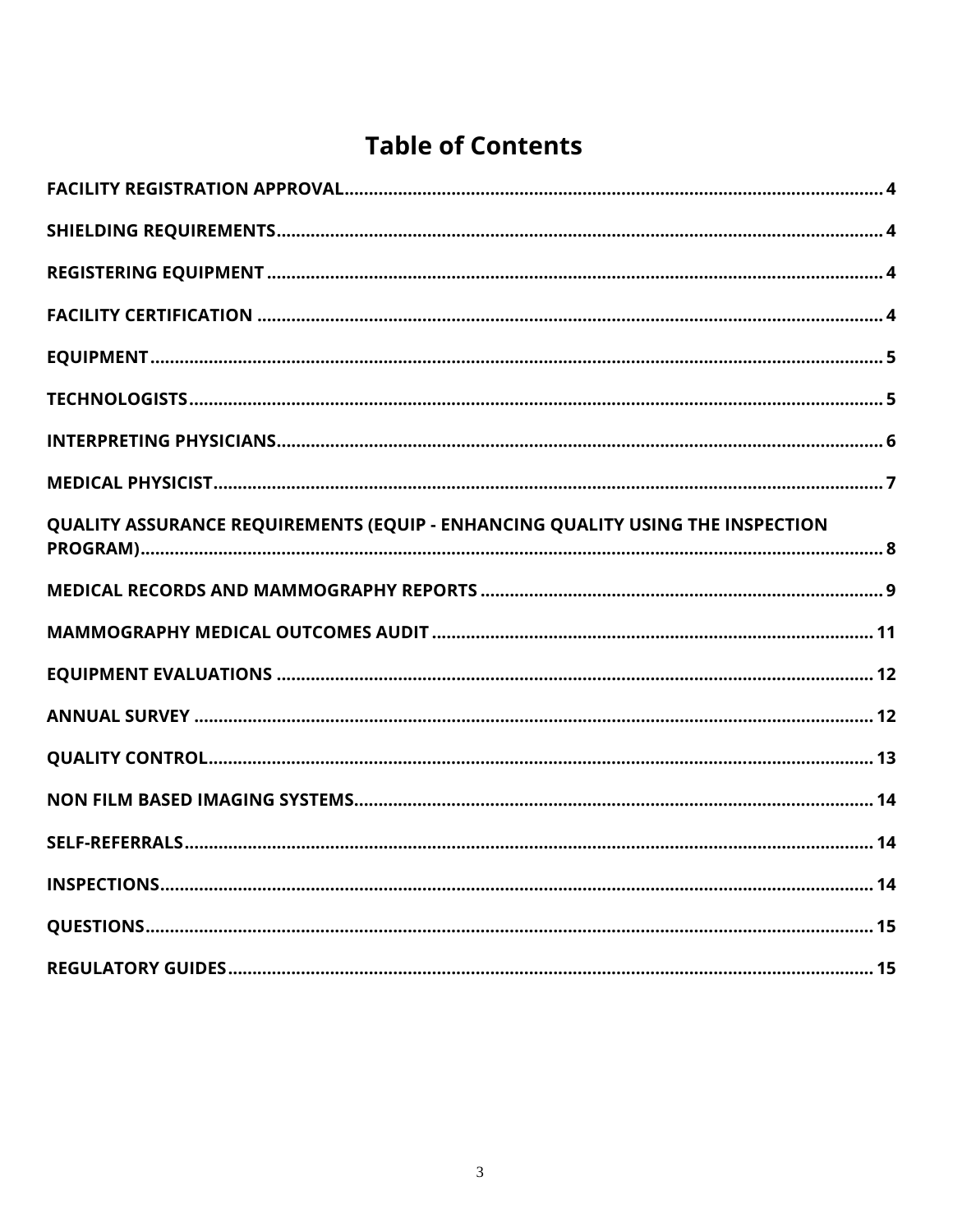## **REGULATORY GUIDE B7 COMPLYING WITH TITLE B - MAMMOGRAPHY**

Each medical facility that is registered with the Department is required to comply with Regulations 61-64, X-Rays (Title B), which are the regulations concerning x-ray equipment. This guide is intended to assist the medical facility in complying with Title B regulations.

#### **FACILITY REGISTRATION APPROVAL**

#### (See RHB 2.4)

Prior to installing an x-ray machine, a new facility must apply to the Department for a Facility Registration Approval (FRA). The facility where the installation will be shall submit any application and shielding review fees as required by RHB 2.3. To receive a Facility Registration Approval, complete and return the FRA request form, DHEC 0845, along with the application fee of \$62.50.

## **A FACILITY SHALL NOT INSTALL OR CAUSE TO BE INSTALLED AN X-RAY PRODUCING MACHINE UNTIL THE DEPARTMENT HAS ISSUED A FACILITY REGISTRATION APPROVAL.**

If a facility moves to a new location, a letter must be submitted to the Department stating the new location address and any updated facility contact information. Facility Registration Approval is not transferable to a new owner or any additional locations. A new Facility Registration Approval and processing fees are required for the acquisition of an existing facility.

#### **SHIELDING REQUIREMENTS**

(See RHB 4.4)

A shielding plan or radiation area survey, which is acceptable only if prior approval is given, is required for mammography units. Shielding plans must be submitted to and accepted by this Department prior to installation, or a written request must be made prior to installation by a Class V, VII, or IX vendor to perform a post-install survey in lieu of a shielding plan.

Both shielding plans and requests for post installation radiation area surveys require the submission of a shielding review fee of \$62.50.

## **REGISTERING EQUIPMENT**

#### (See RHB 2.5)

All x-ray equipment is required to be registered with the Department within thirty (30) days of acquisition. See Regulatory Guide B1 for assistance in registering equipment. The registrant is also required to report, in writing, any changes that affect the x-ray facility or x-ray equipment. This includes change of location or mailing address, acquiring or disposing of x-ray equipment, changes in operating procedures that may affect an accepted shielding plan. In addition, upon registration of equipment (a control), the Department shall issue the facility a registration sticker to be placed on each control. The registration stickers shall be placed on the control panel in a clearly visible location.

#### **FACILITY CERTIFICATION**

(See RHB 5.2)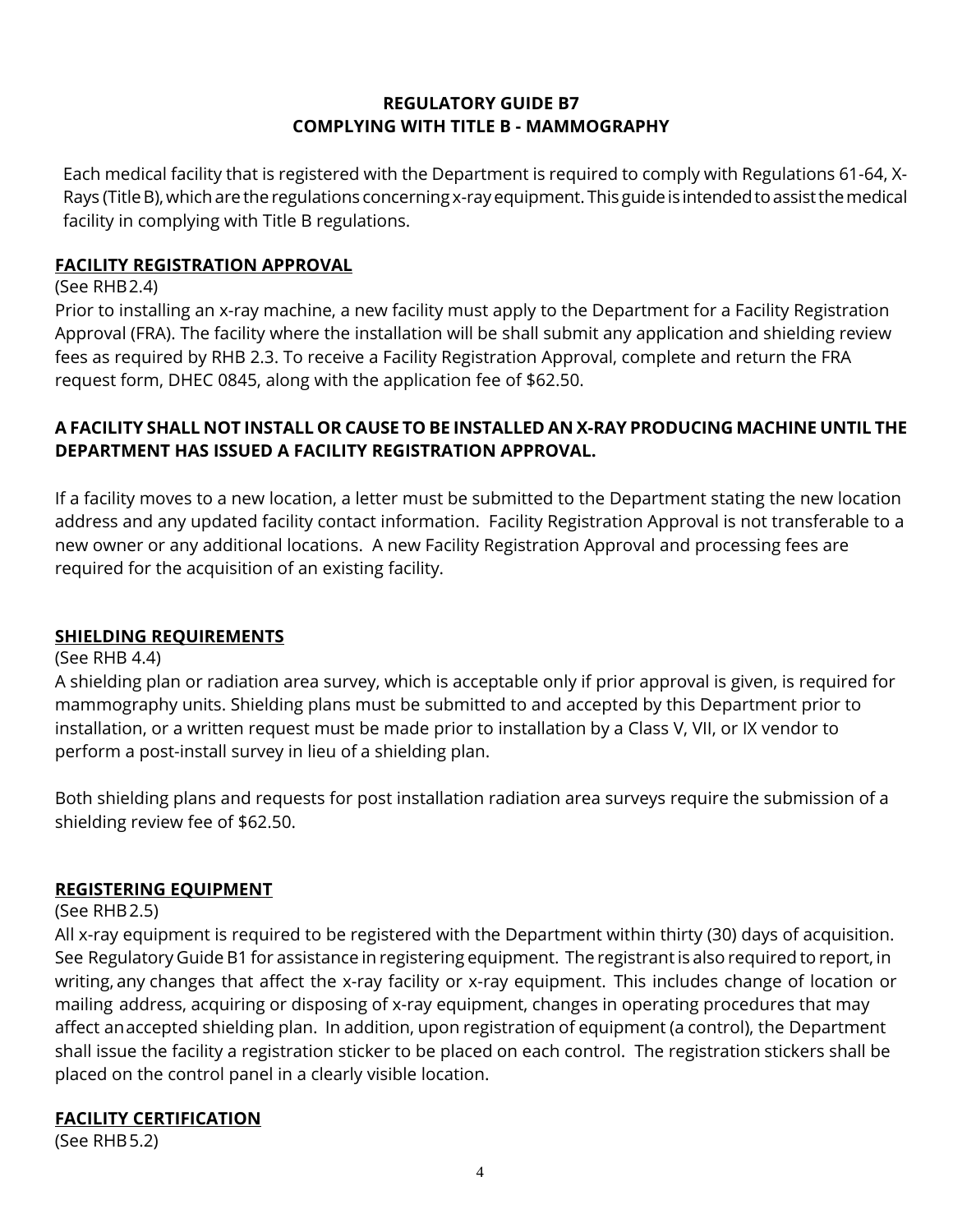Certification is a process that is administered by DHEC/FDA. DHEC issues an MQSA certificate upon notification by the ACR that a mammography facility has been accredited.

Certification is valid for three years and can be renewed as long as the facility remains properly accredited and successfully demonstrates during its annual inspections that it continues to meet the MQSA quality standards.

Only DHEC/FDA-certified facilities can lawfully provide mammography services. The Centers for Medicare and Medicaid Services (CMS) will reimburse only for the mammography performed at a DHEC/FDA-certified facility.

## **EQUIPMENT**

#### (See RHB 5.8)

The facility should have documentation showing that each unit has been accredited by the accreditation body or, for new units, showing that the unit has passed an equipment evaluation or medical physicist's survey and that the application for accreditation of the unit has been submitted.

There are four cases where the units in use in the facility may not need to be accredited:

1) The unit is a "loaner" while repairs to the facility's unit are taking place (limited to 30 days without extenuating documentation), \*

2) The unit is installed in the facility for evaluation prior to purchase (limited to not more than 90 days),  $\star$ 3) If the unit is used for interventional mammography only or \*

4) The unit is an experimental one installed and used under an Investigational Device Exemption (IDE) as described in the Safe Medical Devices Act of 1990 or other FDA approved research protocol.

\*Note that under 1), 2) and 3) the unit still must have passed an equipment evaluation or survey and each such unit will be tested by the state inspector, during the annual inspection, regardless of its accreditation or ownership status.

In all cases the shielding must be accepted prior to use and the unit must be registered with this department within thirty (30) days after installation of the unit.

## **TECHNOLOGISTS**

(See RHB 5.7.2)

- A. In order to independently perform mammographic examinations, one must meet the following requirements:
	- 1. Be certified and maintain a valid certificate issued by the South Carolina Radiation Quality Standards Association to perform general radiographic procedures. For more information, contact the SCRQSA at (877)771-6141 or visit their website at www.scrqsa.org.
	- 2. Have prior to April 28, 1999, qualified as a radiologic technologist under the interim MQSA regulations; OR completed 40 contact hours of specific training in mammography in the topics specified in the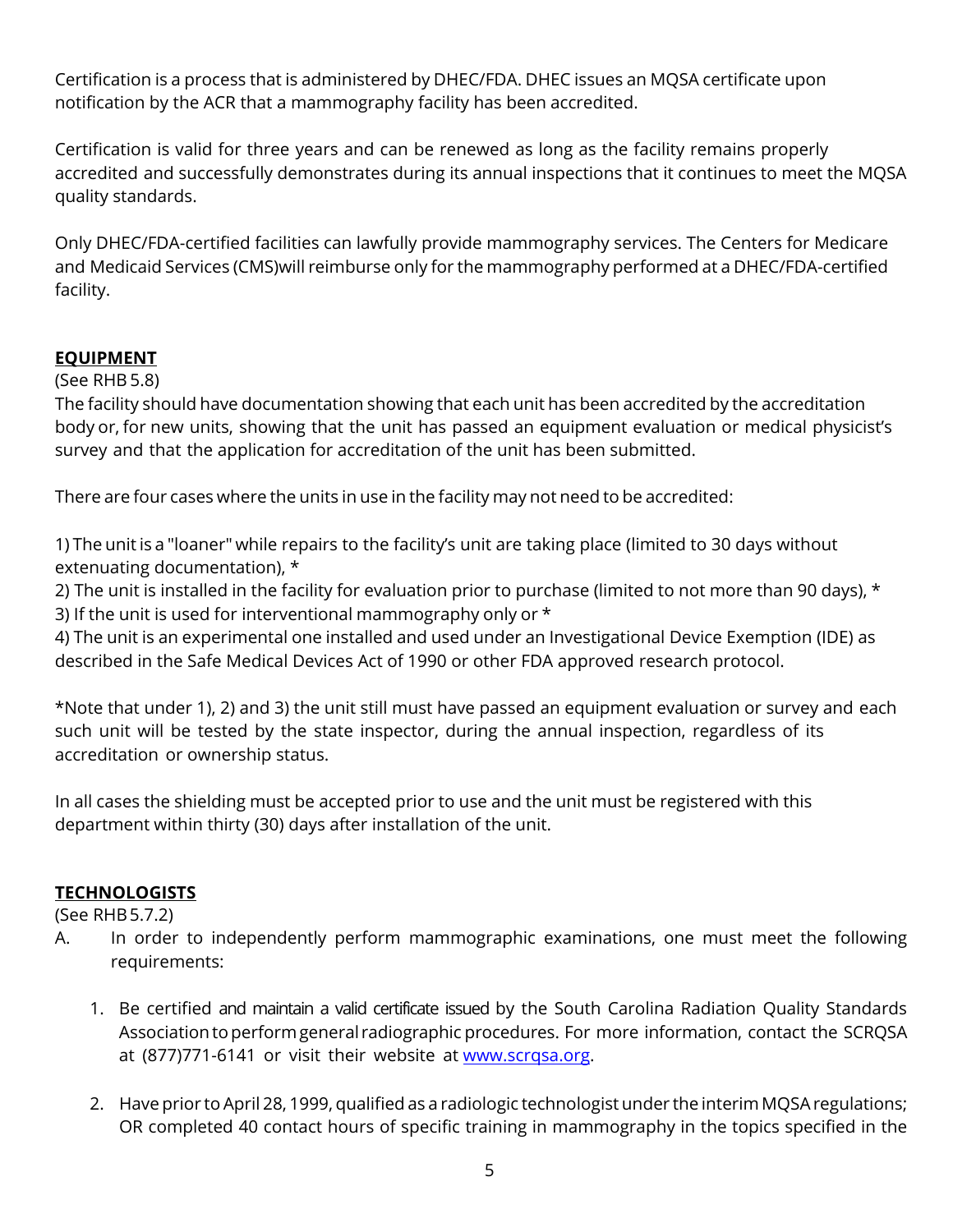regulations, including performance of a minimum of 25 examinations under direct supervision.

- B. After meeting all the initial requirements, all radiologic technologists must:
	- 1. Maintain mammography continuing education (15 CEU's/36 months).
	- 2. Maintain continuing experience (200 examinations/24 months).
	- 3. Requalification: Radiologic technologists failing to maintain the continuing requirements must requalify prior to independently performing mammographic examinations.
		- (a) Continuing Education: Must bring total up to 15 CEU's/36 months.
		- (b) Continuing Experience: Perform a minimum of 25 mammography examinations under direct supervision. At the end of the 6 month grace period, the technologist must have performed 200 examinations.
	- 4. Maintain a valid certificate to perform general radiographic procedures from the South Carolina Radiation Quality Standards
- C. New Modalities Must have 8 Hours of initial training in each new modality, i.e. Full Field Digital Mammography (FFDM), Digital Breast Tomosynthesis (DBT) systems, etc.

## **INTERPRETING PHYSICIANS**

(See RHB 5.7.1)

- A. In order to independently interpret mammograms, one must qualify as an interpreting physician. To do this, one must have either qualified as an interpreting physician under the interim regulations prior to April 28, 1999, OR after April 28, 1999, have documented all of the following requirements:
	- 1. Have a valid South Carolina State license to practice medicine.
	- 2. Be Board Certified in Diagnostic Radiology by an FDA-approved body or have 3 months of formal training in mammography.
	- 3. Have 60 category I CME credits in mammography with at least 15 obtained in the 3 years immediately prior to qualifying as an interpreting physician.
	- 4. Have interpreted, under direct supervision, the mammographic examinations from 240 patients in the 6 months immediately prior to qualifying as an interpreting physician OR if the physician passed their certifying board in diagnostic radiology at the first allowable time the 6 month period could have been anytime in the last two years of the residency program.
- B. After meeting all the initial requirements, all interpreting physicians must:
	- 1. Maintain mammography continuing education (15 category I CME's/36 months).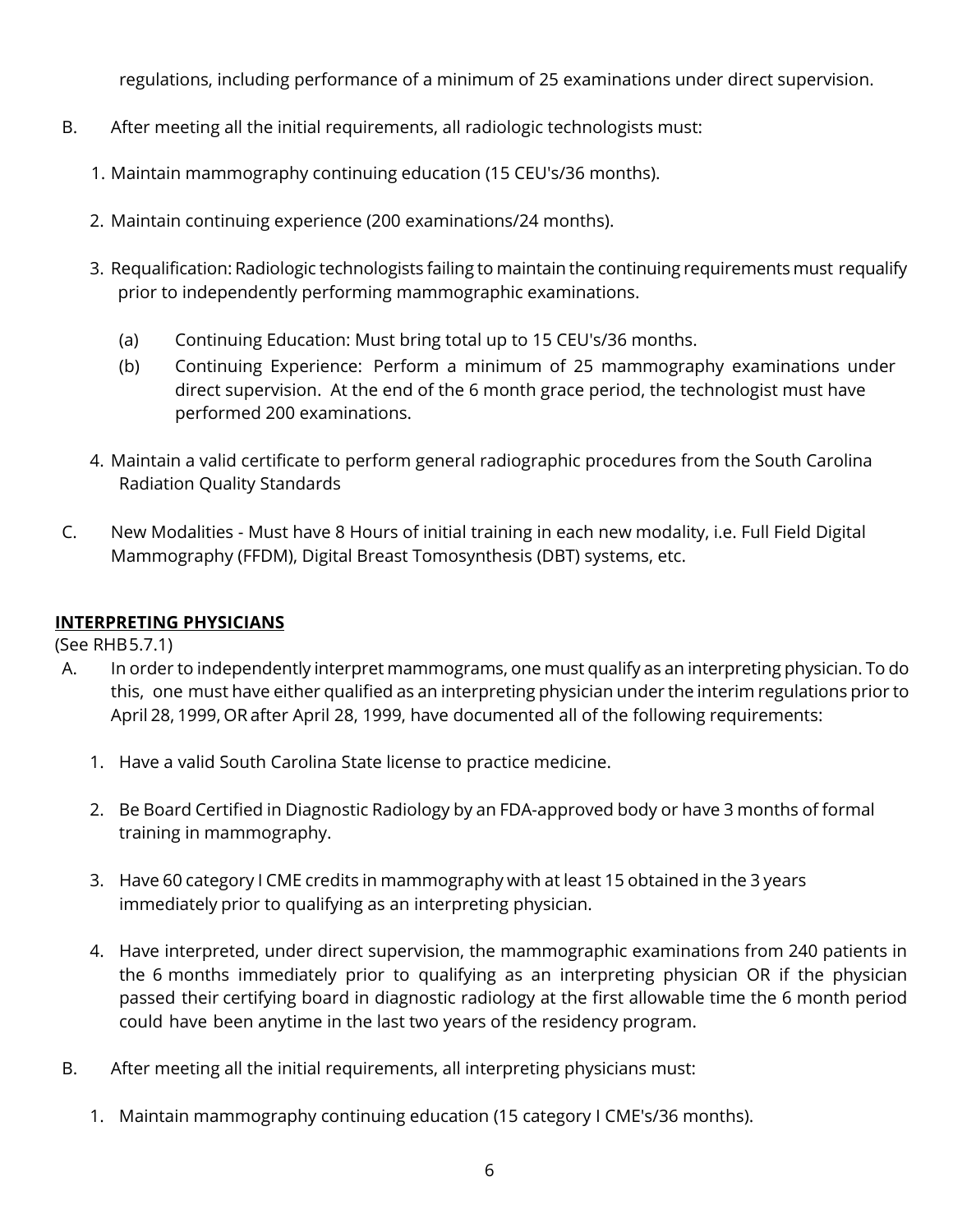- 2. Maintain continuing experience (960 examinations/24months).
- 3. Physicians failing to maintain the continuing requirements must requalify prior to performing independent mammographic interpretation.

Continuing education: Must bring total up to 15 CME's/3 years.

- (a) Continuing experience: Interpret 240 examinations under direct supervision or interpret a sufficient number, under direct supervision, to bring total to 960/24 months, whichever is less. At the end of the 6 month grace period, the physician must have interpreted at least 960 examinations.
- 4. Maintain a valid South Carolina State license to practice medicine.
- C. New Modalities Must have 8 Hours of initial training in each new modality, i.e. Full Field Digital Mammography (FFDM), Digital Breast Tomosynthesis (DBT) systems, etc.

## **MEDICAL PHYSICIST**

(See RHB 5.7.3)

In order to independently conduct surveys of mammography facilities and provide oversight of a facility's quality assurance program, one must qualify as a medical physicist. Because the duties of the medical physicist encompass more than just the physics survey, FDA expects the facility to be able to call on the services of the medical physicist throughout the year. Therefore, the facility must be able to identify their qualified medical physicist at the time of the DHEC inspection.

- A. To qualify under the initial qualifications of the final regulations, a medical physicist must document all of the following requirements:
	- 1. Be registered as a Class IX vendor.
	- 2. Have a master's degree or higher in a physical science with no less than 20 semester hours in physics.
	- 3. Have 20 contact hours of specialized training in conducting mammography facility surveys.
	- 4. Have the experience of conducting surveys of at least l mammography facility and a total of at least 10 mammography units.

## OR

To qualify under the alternative initial qualifications of the final regulations, a medical physicist must document all of the following requirements:

- 1. Be registered as a Class IX vendor.
- 2. Have qualified as a medical physicist under the interim regulations and maintained active status of any licensure, approval, or certification required under the interim regulations.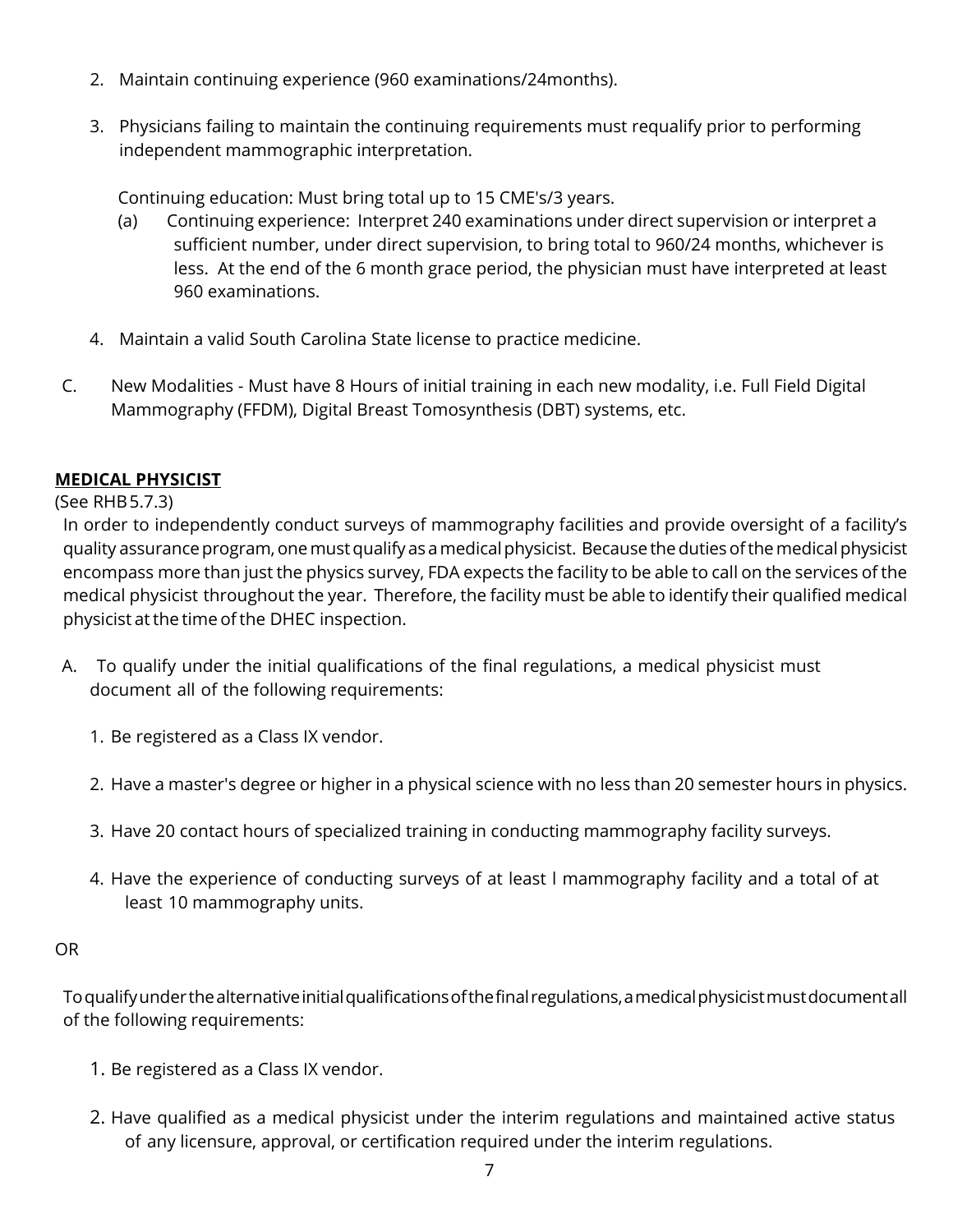3. Prior to April 28, 1999 have:

(a) A bachelor's degree or higher in a physical science with no less than 10 semester hours in physics.

- (b) Forty contact hours of documented specialized training in conducting surveys of mammography facilities and,
- (c) Have the experience of conducting surveys of at least 1 mammography facility and a total of at least 20 mammography units. The training and experience requirements must be met after fulfilling the degree requirement.
- B. Having once met the initial qualifications, all medical physicists (whether they initially qualified under the interim or final regulations) must meet the continuing qualifications:
	- 1. Continuing education (15 CEU's/36 months).
	- 2. Continuing experience (2 facilities and 6 units/24 months).
	- 3. Maintain Class IX registration.
	- 4. Medical physicists failing to maintain the continuing requirements must requalify prior to independently conducting surveys of mammography facilities.
		- (a) Continuing education: Must bring total up to 15 CEU's/3 years.
		- (b) Continuing experience: Must bring total up to 2 facilities and 6 units/24 months under direct supervision.
- C. New Modalities Must have 8 Hours of initial training in each new modality, i.e. Full Field Digital Mammography (FFDM), Digital Breast Tomosynthesis (DBT) systems, etc.

#### **QUALITY ASSURANCE REQUIREMENTS (EQUIP - ENHANCING QUALITY USING THE INSPECTION PROGRAM)** (See RHB 5.10)

Since the quality of mammograms is one of the most important determinants of the accuracy of mammography, the production of high quality clinical images by certified mammography facilities is one of the primary goals of the Mammography Quality Standards Act (MQSA).

All interpreting physicians shall participate in quality assurance activities as described in 5.10.1.1.

Each mammographic facility shall designate one interpreting physician to be the lead interpreting physician (LIP), who is responsible for ensuring that the facility's quality assurance program meets the requirements of these regulations.

All interpreting physicians (IP) for the facility are required to follow the facility procedures for corrective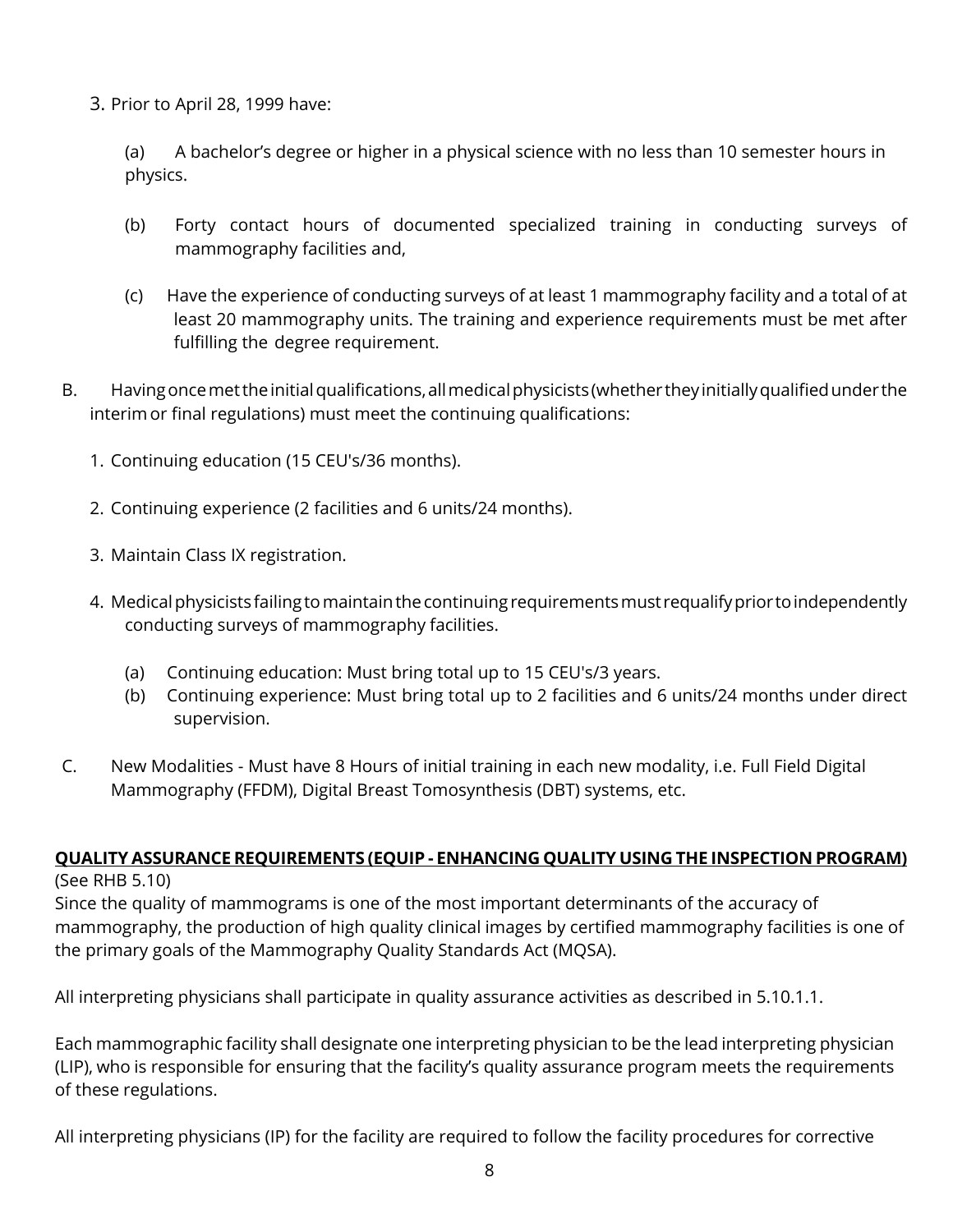action when the images that they are asked to interpret are of poor quality. The facility must have a mechanism for the IP to provide feedback to the RT's or other designated facility personnel when images are of poor quality. The facility must have a mechanism to document corrective action taken and the effectiveness of the corrective action.

Facilities must have a system in place to ensure that images continue to comply with the clinical image quality standards established by the facility's accreditation body. The facility must perform regular reviews of image quality attributes of a sample of mammograms performed by each active RT and of mammograms accepted for interpretation by each active IP. During each annual inspection, inspectors will ask for documentation that the facility performed a clinical image review at least once since the last inspection.

The LIP is responsible for providing oversight of the QA and QC records, including a review of the frequency of performance of all required tests, and review of any corrective actions when needed. The LIP must be either available to answer questions on the day of the inspection, sign an attestation provided to the facility, or sign a written facility procedure regarding QA/QC oversight which includes the elements above and is presented during the inspection.

In addition, all interpreting physicians for the facility are required to participate in the facility's medical outcomes audit program. Each mammographic facility shall also designate at least one interpreting physician to be the reviewing interpreting physician(s), who is/are responsible for analyzing the medical outcomes audit. The reviewing interpreting physician may or may not be the lead interpreting physician.

Physicians in training may work at facilities as long as they are under the direct supervision of a qualified interpreting physician.

## **MEDICAL RECORDS AND MAMMOGRAPHY REPORTS**

## (See RHB 5.96)

Each facility shall prepare a written report of the results of each mammography examination performed under its certificate. The mammography report shall include the following information:

- 1. The name of the patient and an additional patient identifier
- 2. Date of examination
- 3. The name of the interpreting physician who interpreted the mammogram
- 4. Overall final assessment of findings

The overall final assessment of findings must be classified in one of the following categories:

- **1. Negative**
- **2. Benign**
- **3. Probably Benign**
- **4. Suspicious**
- **5. Highly suggestive of malignancy**
- **6. Incomplete: Need additional imaging evaluation**

While the final assessment findings must not vary from these categories and must be stated as written above, limited flexibility is allowed for further description as long as it doesn't change the meaning of the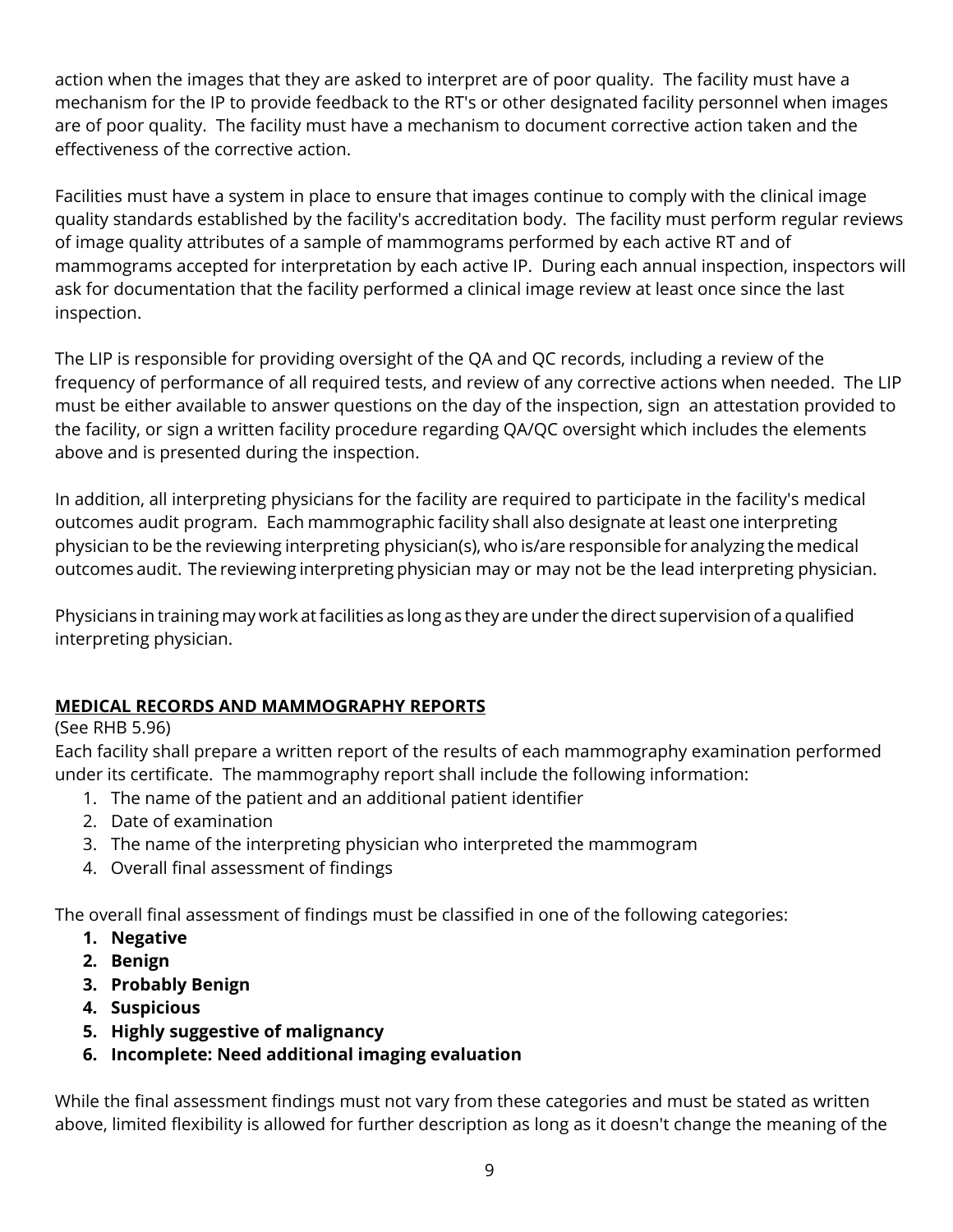category. The following are considered equivalent to the wording listed above and are acceptable final overall assessments:

## **1. Negative**

- *Negative Mammogram*
- **2. Benign**

*Benign Finding Benign Findings Benign Abnormality Benign Abnormalities Benign Mammogram* 

## **3. Probably Benign**

*Probably Benign Finding Probably Benign Findings Probably Benign Abnormality Probably Benign Abnormalities Probably Benign-Short Interval Follow-up Suggested Probably Benign Finding-Short Interval Follow-up Suggested Probably Benign Mammogram* 

## **4. Suspicious**

*Suspicious Finding Suspicious Findings Suspicious Abnormality Suspicious Abnormalities Suspicious for Malignancy Suspicious Abnormality-Biopsy Should Be Considered Suspicious Finding-Biopsy Should Be Considered Suspicious Mammogram* 

#### **5. Highly Suggestive of Malignancy**  *Highly Suggestive of Malignancy*

*Highly Suggestive of Malignance - Appropriate Action should be Taken* 

## **6. Incomplete: Need Additional Imaging Evaluation**

*Incomplete: Needs Additional Imaging Evaluation Incomplete: Additional Imaging Evaluation Needed Incomplete: Need Additional Imaging Evaluation -Comparison with Prior Studies Incomplete: Need additional imaging evaluation and/or prior mammograms for comparison Incomplete: Need prior mammograms for comparison Need Additional Imaging Evaluation (the term "Incomplete" can be inferred in this example as this is the only incomplete BIRADS assessment category) Incomplete Mammogram: Need Additional Imaging Evaluation* 

Each facility shall send each patient a summary of the mammography report written in lay terms within 30 days of the mammographic examination. If assessments are "Suspicious" or "Highly suggestive of malignancy", the facility shall make reasonable attempts to ensure that the results are communicated to the patient as soon as possible. Each facility that accepts patients who do not have a health care provider shall maintain a system for referring such patients to a health care provider when clinically indicated.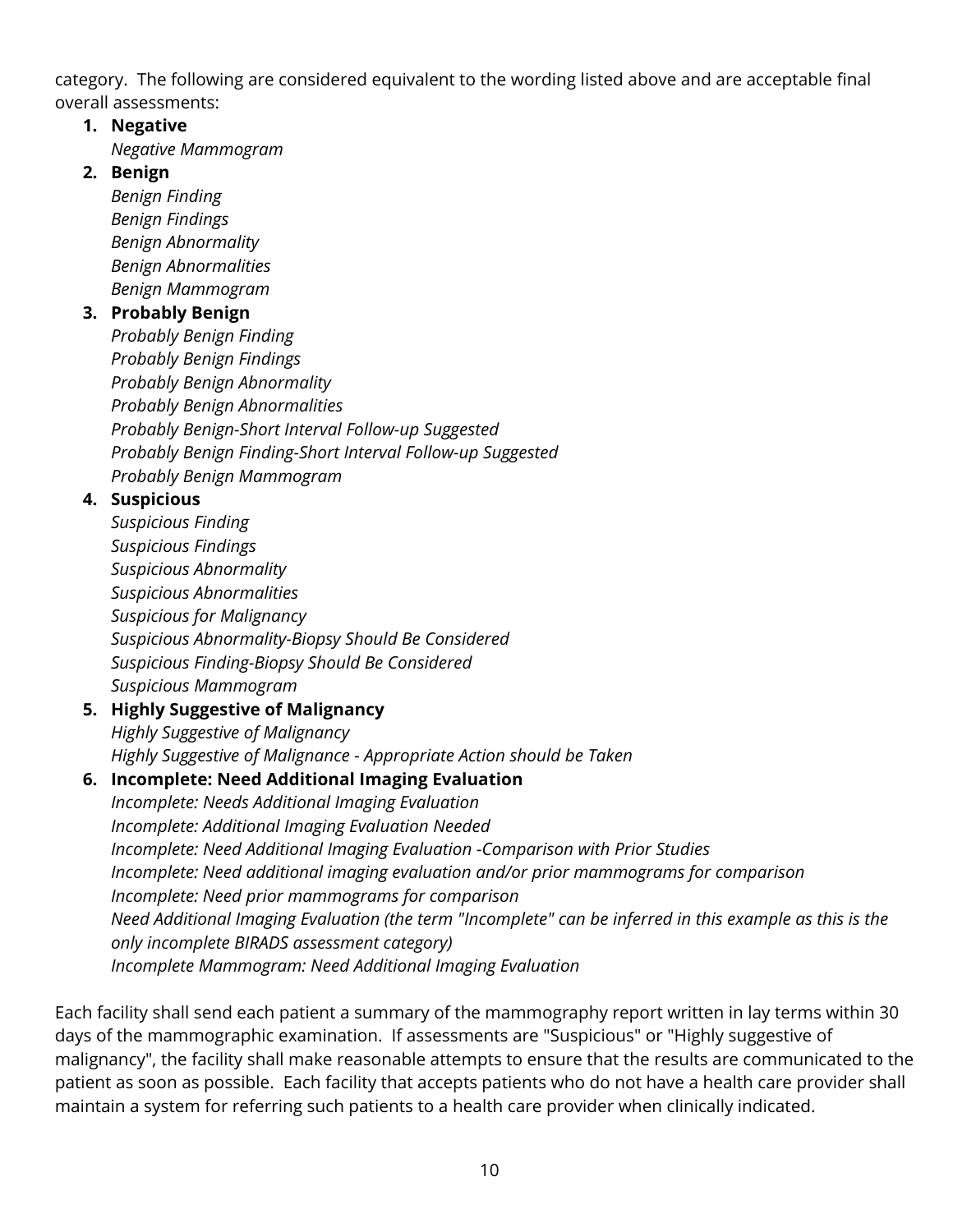When the patient has a referring health care provider or the patient has named a health care provider, the facility shall provide a written report of the mammography examination to that health care provider as soon as possible, but no later than 30 days after the date of the examination. If the assessment is "Suspicious" or "Highly suggestive of malignancy", the facility must make reasonable attempts to communicate with the health care provider as soon as possible, or if the health care provider is unavailable, to a responsible designee of the health care provider.

Each facility that performs mammograms shall maintain mammography films and reports in a permanent record of the patient for a period of not less than 5 years, or not less than 10 years if no additional mammograms of the patient are performed at the facility. Upon request by, or on behalf of, the patient, the facility shall permanently or temporarily transfer the original mammograms and copies of the patient's reports to a medical institution, or to a physician or health care provider of the patient or to the patient directly. Any fee charged to the patient for providing films and/or reports shall not exceed the documented costs associated with this service.

#### **MAMMOGRAPHY MEDICAL OUTCOMES AUDIT**

#### (See RHB 5.21)

Each facility shall establish and maintain a mammography medical outcomes audit program to follow-up positive mammography assessments and to correlate pathology results with the interpreting physician's findings. This program shall be designed to ensure the reliability, clarity and accuracy of the interpretation of mammograms.

Each facility shall establish a system to collect and review outcome data for all mammograms performed, including follow-up on the disposition of all positive mammograms and correlation of pathology results with the interpreting physician's mammography report. Analysis of these outcome data shall be made individually and collectively for all interpreting physicians at the facility. In addition, any cases of breast cancer among patients imaged at the facility that subsequently become know to the facility shall prompt the facility to initiate follow-up on surgical and/or pathology results and review of the mammograms taken prior to the diagnosis of a malignancy.

The facility's first audit analysis shall be initiated no later than twelve months after the date the facility becomes certified. This audit analysis shall be completed within an additional twelve months to permit completion of diagnostic procedures and data collection. Subsequent audit analyses shall be conducted at least once every twelve months.

Each facility shall designate at least one interpreting physician to review the medical outcomes audit data at least once every twelve months. This individual shall record the dates of the audit period(s) and shall be responsible for analyzing results based on this audit. The individual shall also be responsible for documenting the results, notifying other interpreting physicians of their results and the facility results, as a whole. If follow-up actions are taken, the reviewing interpreting physician shall also be responsible for documenting the nature of the follow-up.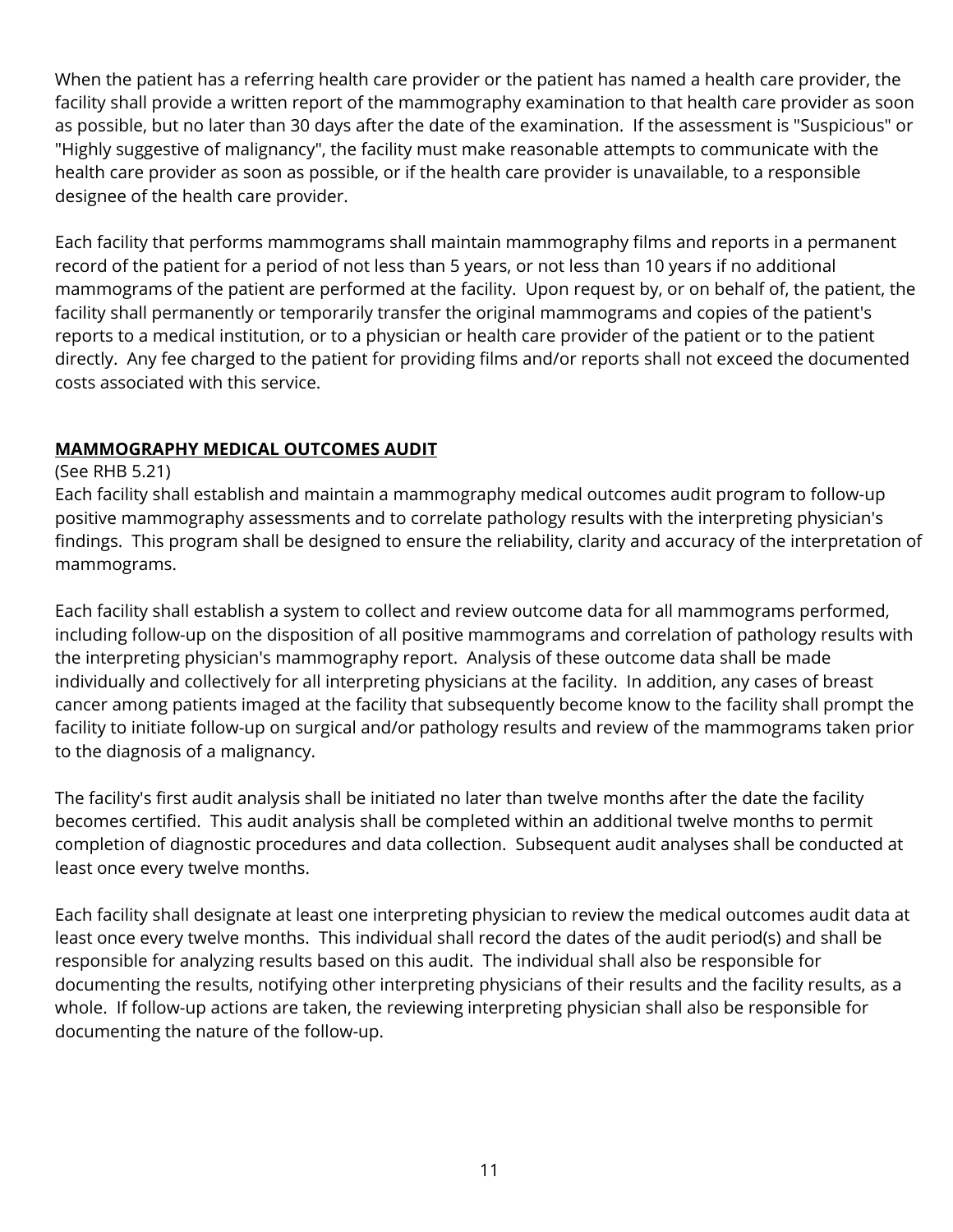#### **EQUIPMENT EVALUATIONS**

#### (See RHB 5.13)

Whenever a new unit or processor is installed, disassembled and reassembled at the same or a new location, or major components are changed or repaired, an evaluation of the mammography unit or image processor is required. The medical physicist should decide which tests need to be performed following a particular repair, and should explain the rationale behind his or her decision. Examples of major changes or repairs that would call for equipment evaluations are: replacement of an x-ray tube, collimator, AEC unit, AEC sensor, or xray filter. For the processor, a total overhaul would be an example of a major repair. Routine preventive maintenance, pump replacement, replacement of the developer or fixer racks, replacement of the control board or changes in chemistry brand are not examples of major changes or repairs and would not require evaluation by a medical physicist.

This additional evaluation is needed to verify that all functions that may have been affected by the change or repair have been successfully restored even if a full survey had recently been completed. For a new unit, an equipment evaluation is needed before the unit is used on patients unless the unit has already undergone a full survey. In this situation, the facility must follow the accreditation body procedures. Keep in mind that under MQSA, the facility has the ultimate responsibility for ensuring image quality and patient safety. If changes or repairs to the system are anticipated, contact the facility's accreditation body to inquire whether the change affects a major component and requires an evaluation.

The equipment evaluation must be performed by a qualified medical physicist or by an individual under the direct supervision of the medical physicist. These evaluations will be used to determine whether the new or changed equipment meets the requirements of applicable standards. All problems shall be corrected before the new or changed equipment is put into service for examinations or film processing. A facility should maintain documentation that shows the date(s) on which a mammography equipment evaluation was performed, who performed the evaluation, and that any identified problems were corrected before the equipment was used on patients. A facility must maintain this documentation until the next inspection that verifies compliance.

#### **ANNUAL SURVEY**

(See RHB 5.12)

- 1. At least once a year, each facility shall undergo a survey by a medical physicist or by an individual under the direct supervision of a medical physicist. At a minimum, this survey shall include the performance of tests to ensure that the facility meets the quality assurance requirements of the annual tests described in parts 5.11.5, 5.11.6 and the weekly phantom image quality test described in part 5.11.2.
- 2. The results of all tests conducted by the facility in accordance with part 5.11, as well as written documentation of any corrective actions taken and their results shall be evaluated for adequacy by the medical physicist performing the survey.
- 3. The medical physicist shall prepare a survey report that includes a summary of this review and recommendations for necessary improvements.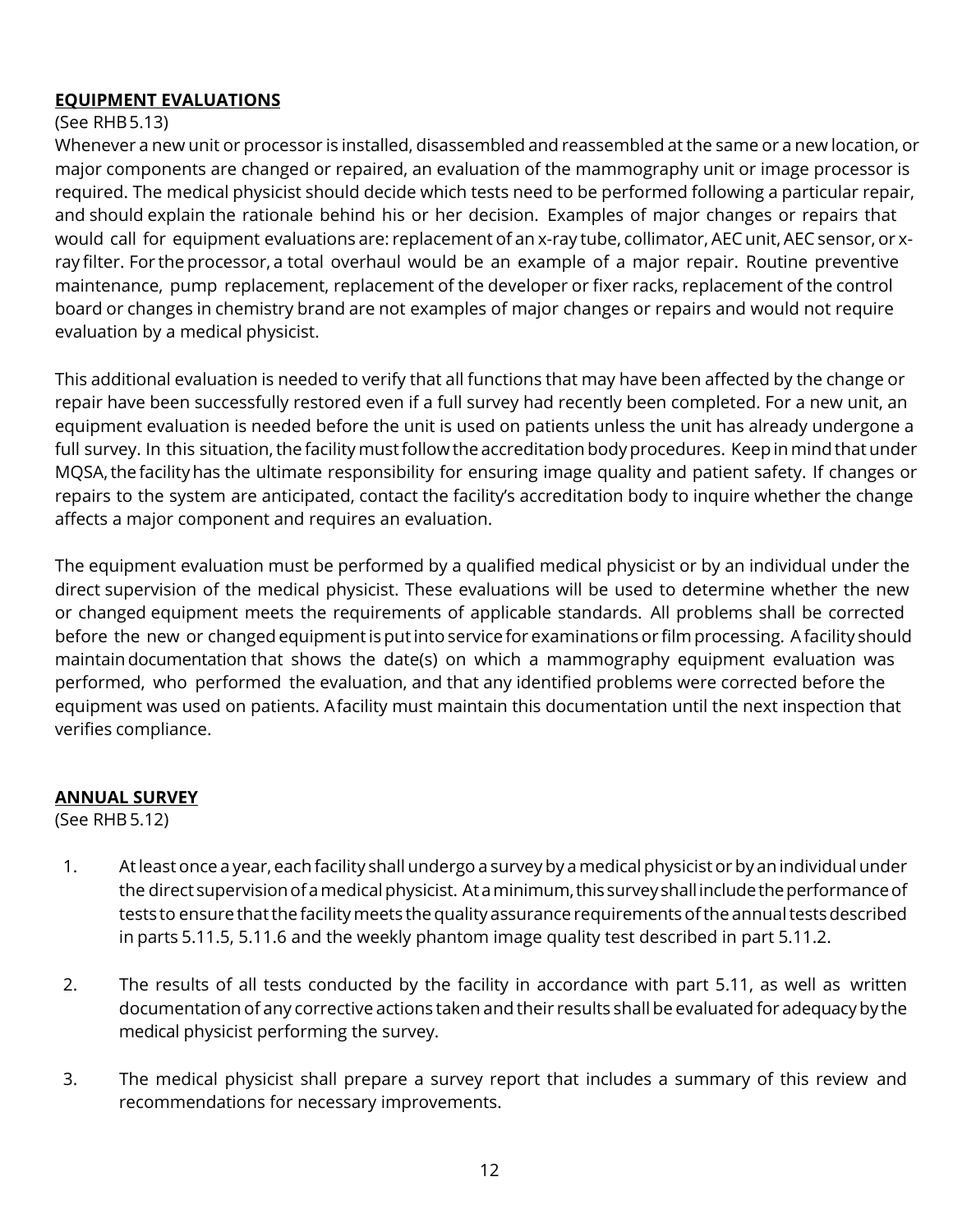- 4. The survey report shall be sent to the facility within 30 days of the date of the survey. Also the facility must submit a copy of this report and a copy of the corrective action records to this department within 10 days of completion of the corrective action.
- 5. The survey report shall be dated and signed by the medical physicist performing or supervising the survey. If the survey was performed entirely or in part by another individual under the direct supervision of the medical physicist, that individual and the part of the survey that individual performed shall also be identified in the survey report.

## **QUALITY CONTROL**

## (See RHB 5.11)

**Daily quality control tests**. Film processors used to develop mammograms shall be adjusted and maintained to meet the technical development specifications for the mammography film in use. A processor performance test shall be performed on each day that examinations are performed before any clinical films are processed that day. The test shall include an assessment of base plus fog density, mid-density, and density difference, using the mammography film used clinically at the facility.

- 1. The base plus fog density shall be within +0. 03 of the established operating level.
- 2. The mid-density shall be within  $\pm 0.15$  of the established operating level.
- 3. The density difference shall he within ±0.15 of the established operating level.
- 4. The developer temperature control limits shall be plus or minus 1.0 degree F.

**Weekly quality control tests**. Facilities with screen-film systems shall perform an image quality evaluation test, using an FDA-approved phantom, at least weekly.

- 1. The optical density of the film at the center of an image of a standard FDA-accepted phantom shall be at least 1.20 when exposed under a typical clinical condition.
- 2. The optical density of the film at the center of the phantom image shall not change by more than ±0.20 from the established operating level.
- 3. The phantom image shall achieve at least the minimum score established by the accreditation body and accepted by FDA.
- 4. The density difference between the background of the phantom and an added test object, used to assess image contrast, shall be measured and shall not vary by more than ±0.05 from the established operating level.

**Quarterly quality control tests**. Facilities with screen-film systems shall perform the following quality control tests at least quarterly:

- 1. Fixer retention in film. The residual fixer shall be no more than 5 micrograms per square cm.
- 2. Repeat analysis. If the total repeat or reject rate changes from the previously determined rate by 2.0 percent of the total films included in the analysis, the reason(s) for the change shall be determined. Any corrective actions shall be recorded and the results of these corrective actions shall be assessed

**Semiannual quality control tests**. Facilities with screen-film systems shall perform the following quality control tests at least semiannually: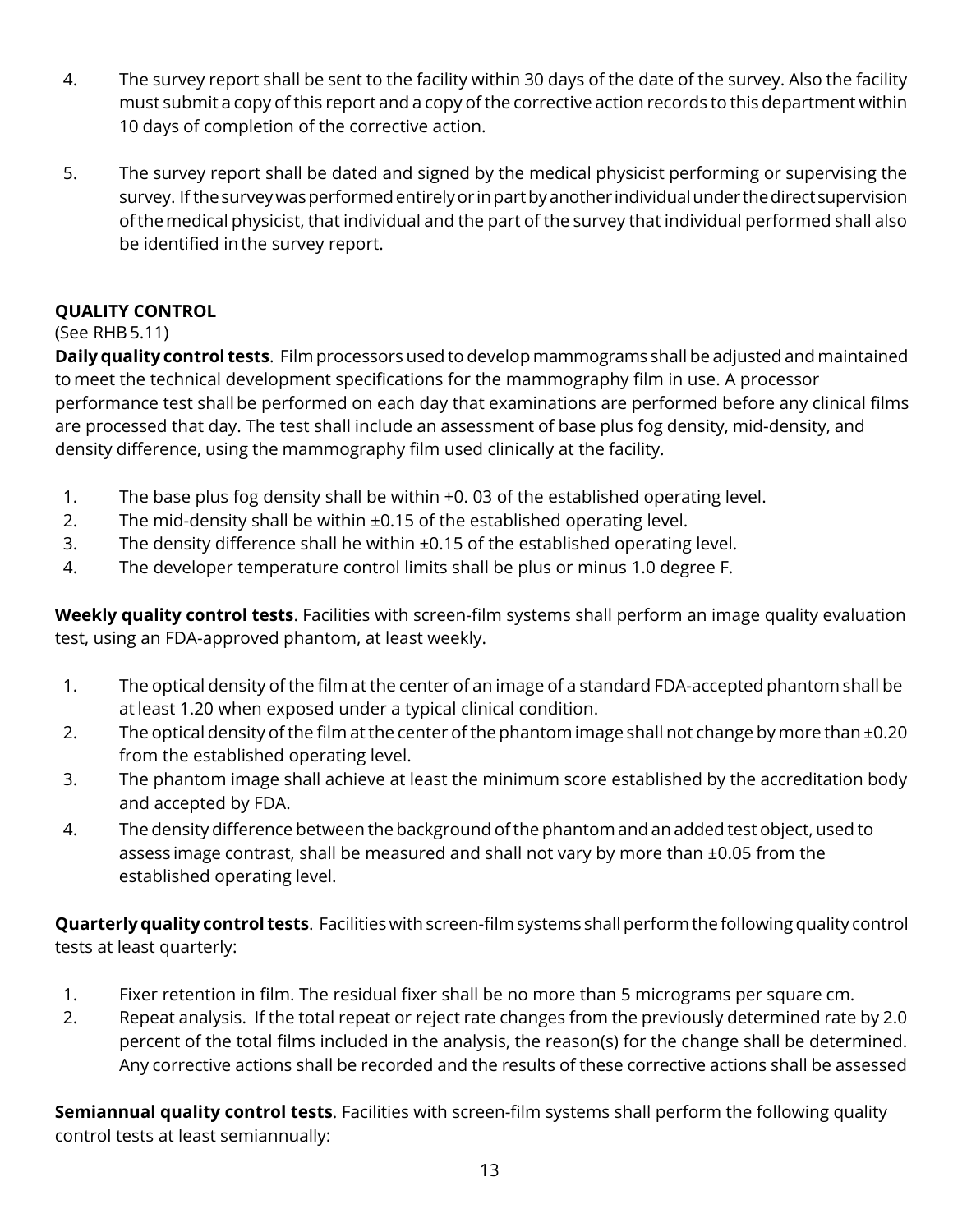- 1. Darkroom fog. The optical density attributable to darkroom fog shall not exceed 0.05 when a mammography film of the type used in the facility, which has a mid-density of no less than 1.2 OD, is exposed to typical darkroom conditions for 2 minutes while such film is placed on the counter top emulsion side up. If the darkroom has a safelight used for mammography film, it shall be on during this test.
- 2. Screen-film contact. Testing for screen-film contact shall be conducted using 40 mesh copper screen. All cassettes used in the facility for mammography shall be tested.
- 3. Compression device performance.
	- (a) A compression force of at least 111 newtons (25 pounds) shall be provided.
	- (b) Effective October 28, 2002, the maximum compression force for the initial power drive shall be between 111 newtons (25 pounds) and 209 newtons (45 pounds).

## **NON FILM BASED IMAGING SYSTEMS**

Users of digital imaging acquisition systems shall follow protocol established by the manufacturer of the digital system.

The manufacturer's current operating manual shall be available for Department review.

#### **SELF-REFERRALS**

#### (See Appendix A)

Self-referrals cannot be accepted without prior approval of Appendix A (Information to be Submitted by Persons Proposing to Conduct Healing Arts Screening) from Title B. Once approved, any changes, such as equipment replacement, a change in film or screens, or new personnel, must be reported to the Department within fifteen (15) days.

## **INSPECTIONS**

#### (See RHB 1.7)

The Department conducts annual inspections of mammography facilities. The Department will also conduct inspections if a valid complaint is received. If violations are reported on an inspection, a follow-up inspection may be conducted if the severity of the violations warrants it. Generally, the Department will call a facility about two weeks in advance of the inspection to schedule an inspection. Inspections by the Department are mandatory, but every attempt will be made to accommodate patient schedules. **The Department does have the right to make unannounced inspections.**

The inspection consists of checking the operation of the x-ray equipment, as well as checking administrative items such as records. Generally, an inspection requires use of the mammography equipment for about one hour. The facility can greatly assist the Department inspector by reviewing and completing the Inspection Confirmation information sheet which is sent to the facility once the inspection has been scheduled.

At the conclusion of the inspection, the inspector will conduct an exit interview to discuss any items of noncompliance, as well as any other pertinent observations. The inspector will mail the facility an inspection report documenting any violations, recommendations or comments.